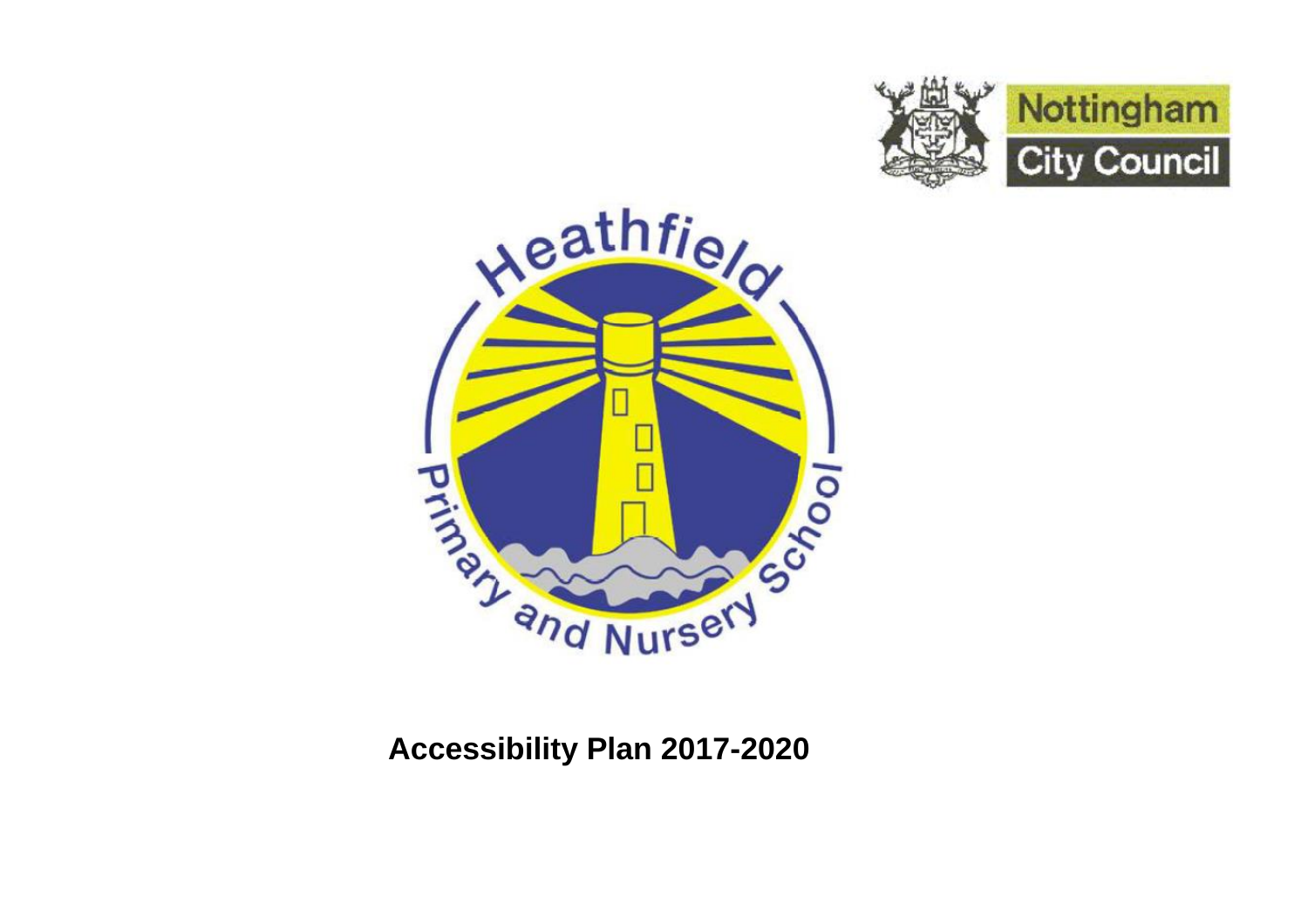#### **Accessibility plan**

#### *Start and end date of plan March 2017-2020*

**Section 1: Vision statement**

**The Accessibility Policy and Plan are drawn up in compliance with the current legislation and requirements as specified in the Schedule 10, relating to Disability, of the Equality Act 2010. School Governors are accountable for ensuring the implementation, review and reporting on progress of the Accessibility Plan over a prescribed period.**

#### *Purpose of the plan:*

The purpose of this plan is to outline relevant actions which will:

- Improve access to the physical environment of the school. This covers reasonable adjustments to the physical environment of the school and physical aids to access education.
- Increase access to the curriculum for pupils with a disability, expanding and making reasonable adjustments to the curriculum as necessary to ensure that pupils with a disability are as, equally, prepared for life as are the able-bodied pupils. This covers teaching and learning and the wider curriculum of the school such as participation in after school clubs, leisure and culture activities or school visits. It also covers the provision of specialist aids and equipment, which may assist these pupils in accessing the curriculum.
- Improve and make reasonable adjustments to the delivery of written information to pupils, staff and parents and visitors with disabilities. Examples might include hand-outs, timetables, textbooks and information about the school and school events. The information should be made available in various preferred within a reasonable time frame.

#### *Definition of disability according to the Equality Act 2010*

 You're disabled under the Equality Act 2010 if you have a physical or mental impairment that has a 'substantial' and 'long-term' negative effect on your ability to do normal daily activities.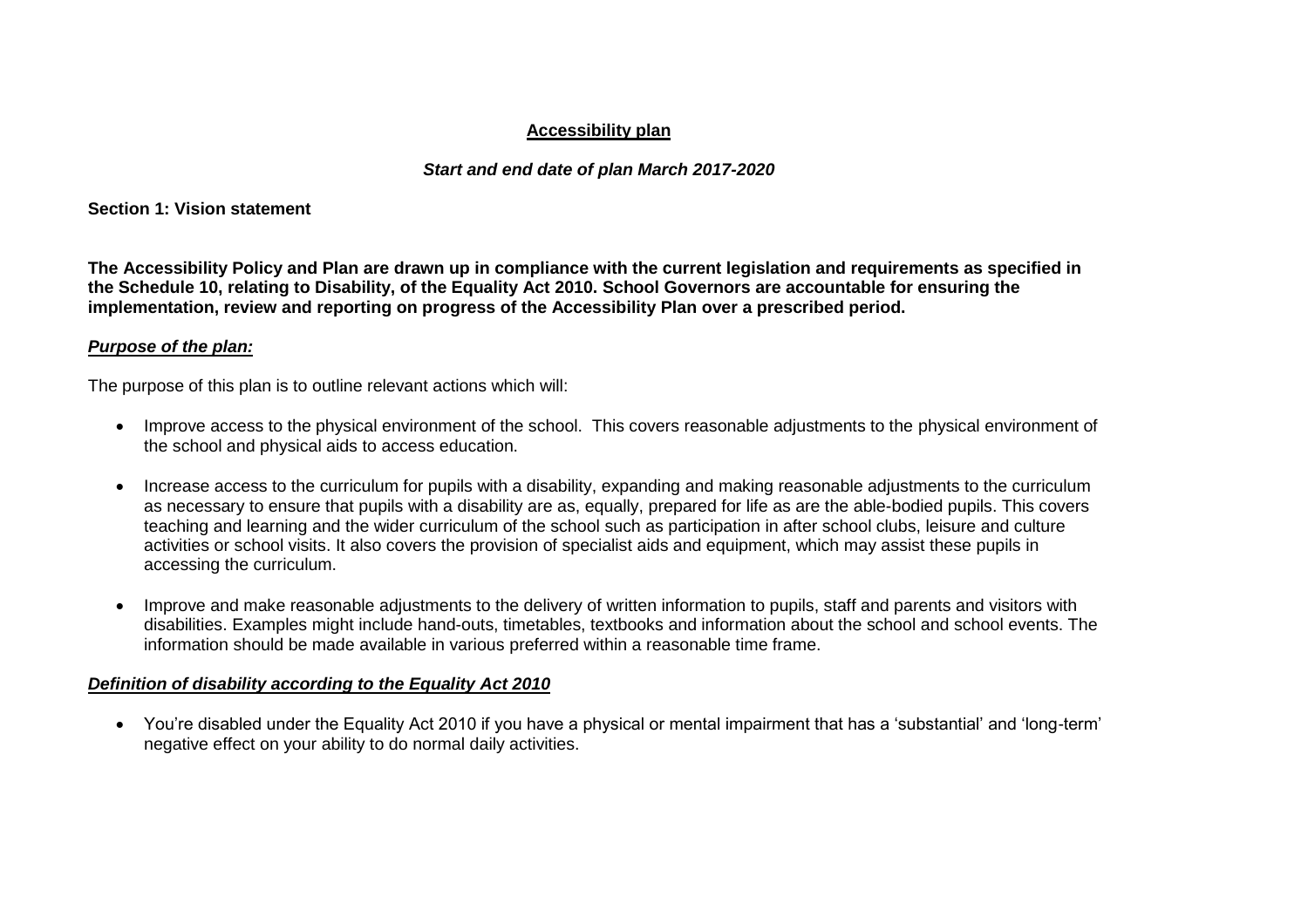*What 'substantial' and 'long-term' mean?*

- 'substantial' is more than minor or trivial, e.g. it takes much longer than it usually would to complete a daily task like getting dressed
- 'long-term' means 12 months or more, e.g. a breathing condition that develops as a result of a lung infection

There are special rules about [recurring or fluctuating conditions,](https://www.gov.uk/government/publications/disability-equality-act-2010-guidance-on-matters-to-be-taken-into-account-in-determining-questions-relating-to-the-definition-of-disability) e.g. arthritis.

### *Progressive conditions*

A progressive condition is one that gets worse over time. People with progressive conditions can be classed as disabled.

However, you automatically meet the disability definition under the Equality Act 2010 from the day you're diagnosed with HIV infection, cancer or multiple sclerosis.

## *School aims and values*

- As a school we are committed to providing an accessible environment which values and included all pupils, staff, parents and visitors regardless of their education, physical, sensory, social, spiritual, emotional and cultural needs.
- We are committed to challenging negative attitudes towards disabilities and accessibility and to develop awareness of tolerance and inclusion.

#### *How the plan links to other documentation and policies?*

- This plan links to the SEN Local Offer, the SEND Policy and the SEN Report to Governors. Additionally, the Inclusion Policy, Anti-Bullying Policy and Equality Policy will be relevant.
- The plan will be available on the school's website at:<http://heathfieldprimary.org.uk/wp/>
- If anyone would like to make a formal complaint the policy and procedure can also be found on the school's website.

# *Training*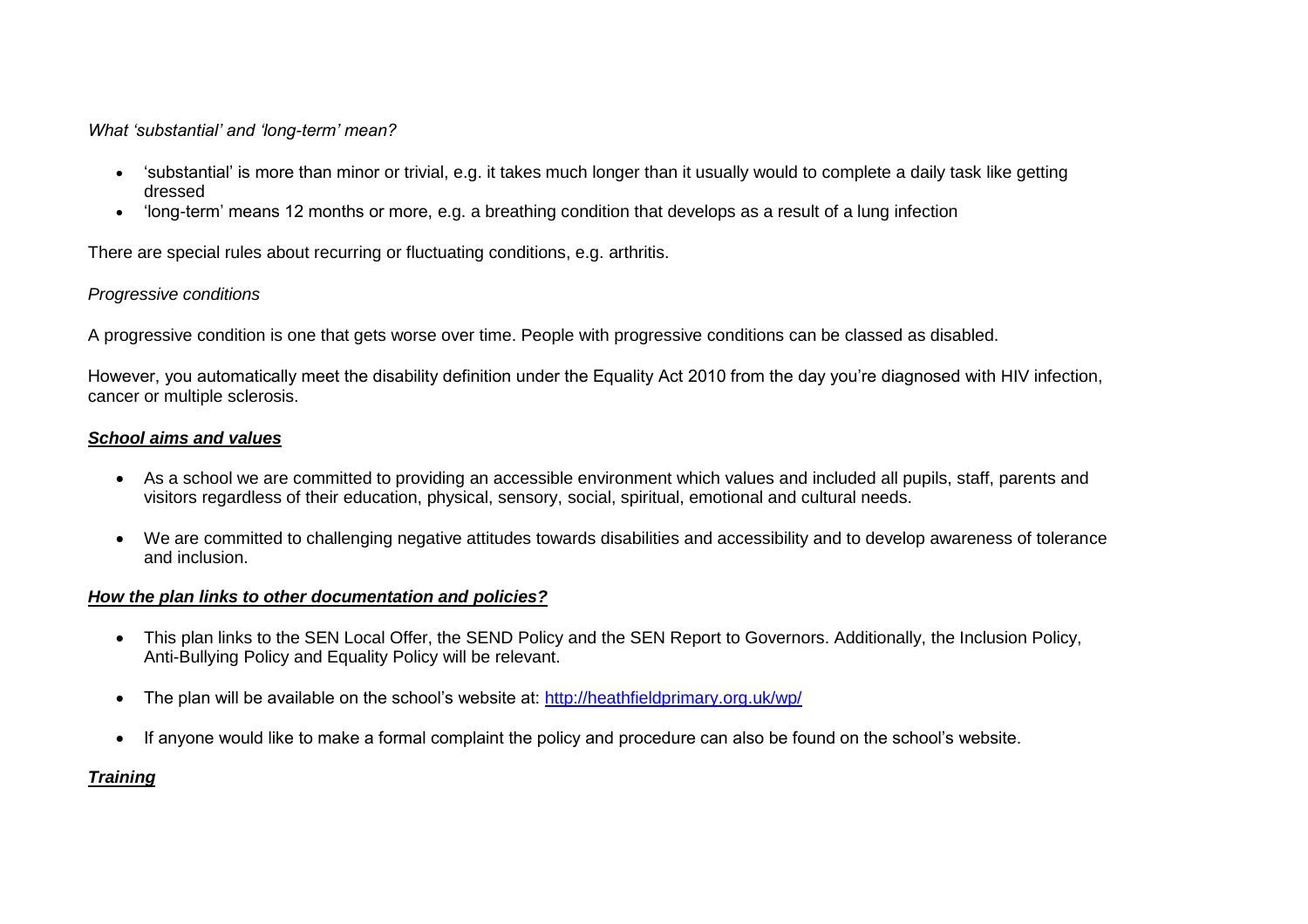We acknowledge that at times there may be a need for on-going awareness raising and training for staff and governors in the matter of disability discrimination and the need to inform attitudes on this matter, and will address this if and when an issue is apparent.

#### *Supporting partnerships to help develop and implement the plan*

 If aspects of the plan require partnership or supporting work to develop or implement we will engage with appropriate agencies for example, the Occupational Therapy team and the Nottingham City SEN team.

| Approved by: |  |  |
|--------------|--|--|
|--------------|--|--|

Date: ………………………………….

Next review date: ……………………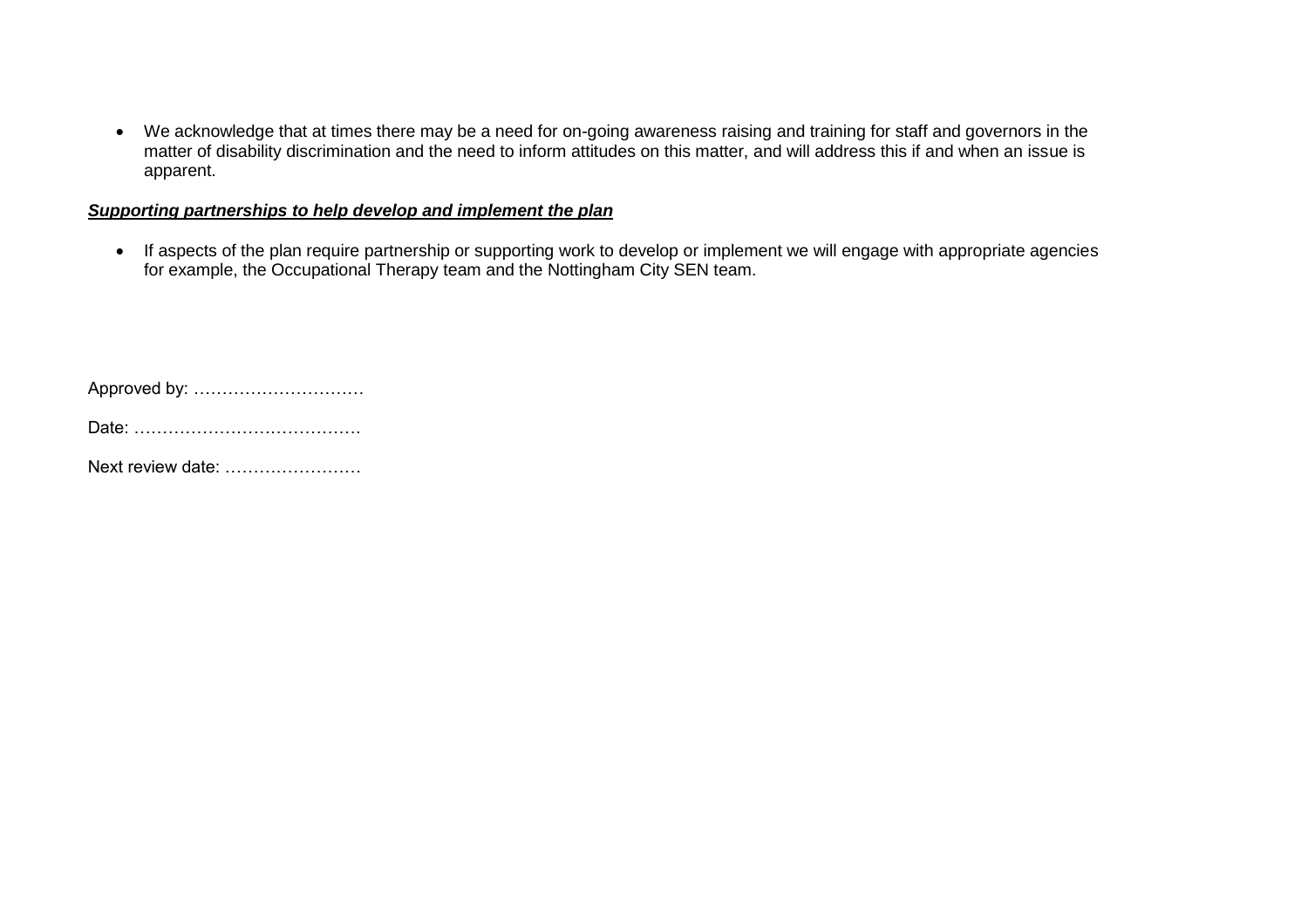#### **Section 2: Aims and objectives**

Our aims are to:

- Increase access to the curriculum for pupils with a disability
- Improve and maintain access to the physical environment
- Improve the delivery of written information to pupils

The table below sets out how the school will achieve these aims.

| <b>Aim</b>                                                              | <b>Objectives</b><br>State short, medium and<br>long-term objectives                                                                            | <b>Actions to be taken</b>                                                                                                                              | <b>Person</b><br>responsible | <b>Time frame</b> | <b>Success criteria</b>                                                                                                                    |
|-------------------------------------------------------------------------|-------------------------------------------------------------------------------------------------------------------------------------------------|---------------------------------------------------------------------------------------------------------------------------------------------------------|------------------------------|-------------------|--------------------------------------------------------------------------------------------------------------------------------------------|
| Increase access to<br>the curriculum for<br>pupils with a<br>disability | Audit of pupils needs and staff<br>training to meet those needs.<br>(medium term)                                                               | Review the specific needs for<br>pupils living with a disability, in<br>terms of basic daily living skills,<br>relationships and future<br>aspirations. | All staff/SLT                | Summer term<br>17 | Teachers are aware of the<br>relevant issues and can<br>ensure that this group has<br>equality of access to life-<br>preparation learning. |
|                                                                         | All out-of-school activities are<br>planned to ensure, where<br>reasonable, the participation of<br>the whole range of pupils.<br>(medium term) | Review all out-of-school provision<br>to ensure compliance with<br>legislation.                                                                         | HoS/L4 TA/All<br>staff       | Ongoing           | All out-of-school activities<br>will be conducted in an<br>inclusive environment.                                                          |
|                                                                         | Classrooms are organized to<br>promote the participation and<br>independence of all pupils.<br>(short term)                                     | Review and implement a<br>preferred layout of furniture and<br>equipment to support the learning<br>process in individual classrooms.                   | Teaching staff               | Ongoing           | Lessons start on time and<br>run efficiently without the<br>need to make adjustments to<br>accommodate the needs of<br>individual pupils.  |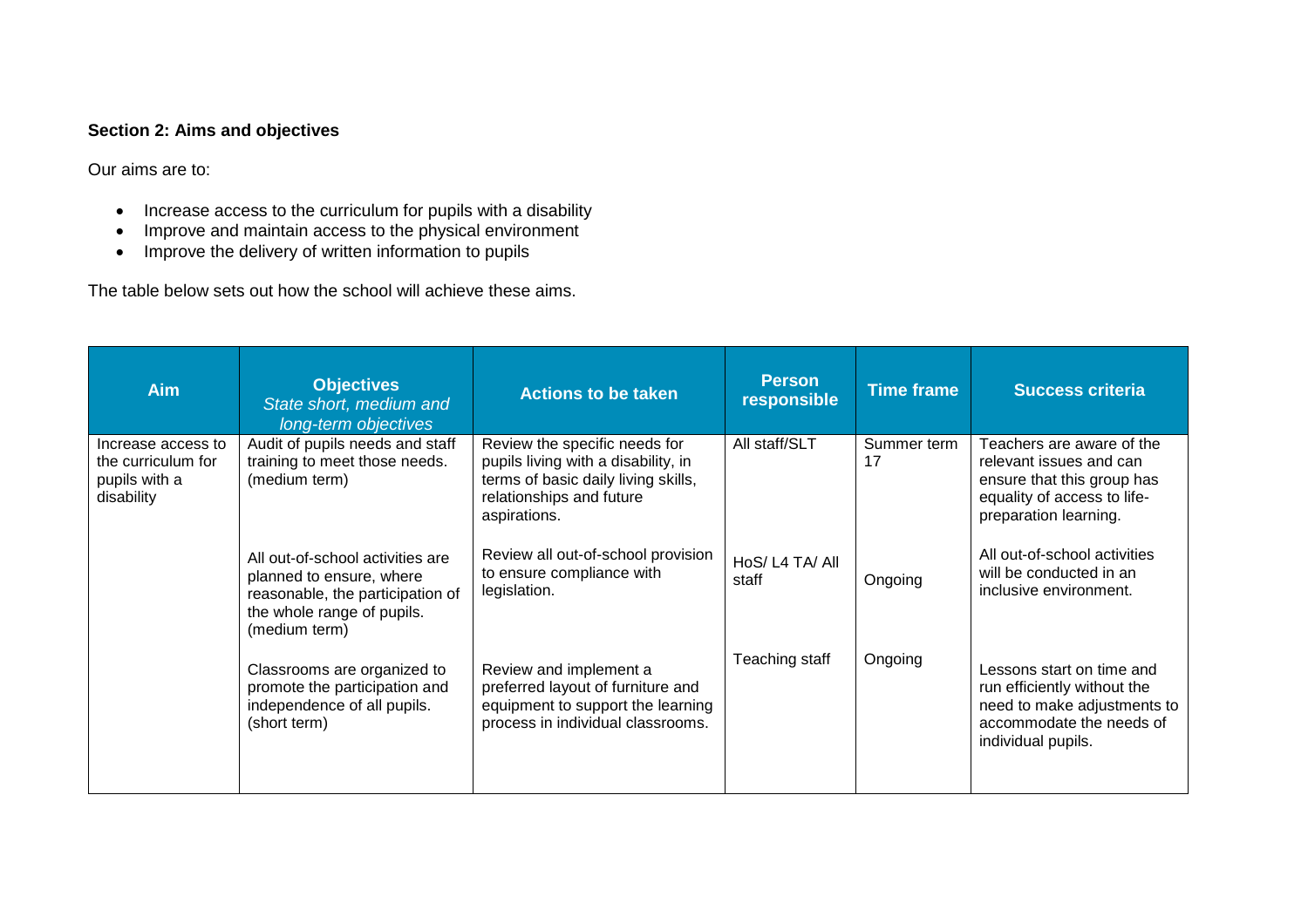| Improve and<br>maintain access to<br>the physical<br>environment | Maintain the fully functional<br>working of any automatic doors<br>that allow entrance and exit to<br>the school.                                     | The school will ensure any safety<br>checks are carried out regularly to<br>maintain easy access into the<br>buildings.                                | Site managers/<br><b>SLT</b> | Ongoing | That access into and exiting<br>the school sites remain<br>functional so safety is<br>maintained.                               |
|------------------------------------------------------------------|-------------------------------------------------------------------------------------------------------------------------------------------------------|--------------------------------------------------------------------------------------------------------------------------------------------------------|------------------------------|---------|---------------------------------------------------------------------------------------------------------------------------------|
|                                                                  | Maintain equipment that allows<br>access to accessible toilets<br>and equipment within the<br>medical rooms such as<br>harnesses.                     | Ensure that accessible<br>toilets/medical rooms remain<br>clutter free and tidy to ensure<br>there are no unnecessary<br>dangers to health and safety. | Site managers/<br>TAs.       | Ongoing | That any disabled users can<br>access the facilities with<br>ease and safety.                                                   |
| Improve the<br>delivery of written<br>information to<br>pupils   | Availability of written material in<br>alternative formats when<br>specifically requested.                                                            | The school will make itself aware<br>of the services available for<br>converting written information into<br>alternative formats.                      | Office/ SLT/<br><b>SENCO</b> | Ongoing | The school will be able to<br>provide written information in<br>different formats when<br>requested for individual<br>purposes. |
|                                                                  | Make available school<br>brochures, school newsletters<br>and other information for<br>parents in alternative formats<br>when specifically requested. | As above.                                                                                                                                              | Office/ SLT/<br><b>SENCO</b> | Ongoing | All school information<br>available for all who request<br>it.                                                                  |
|                                                                  | Review documentation with a<br>view of ensuring accessibility<br>for pupils with visual<br>impairment.                                                | Get advice on alternative formats<br>and use of IT software to produce<br>customized materials when<br>needed.                                         | Office/ SLT/<br><b>SENCO</b> | Ongoing | All school information<br>available for all who request<br>it.                                                                  |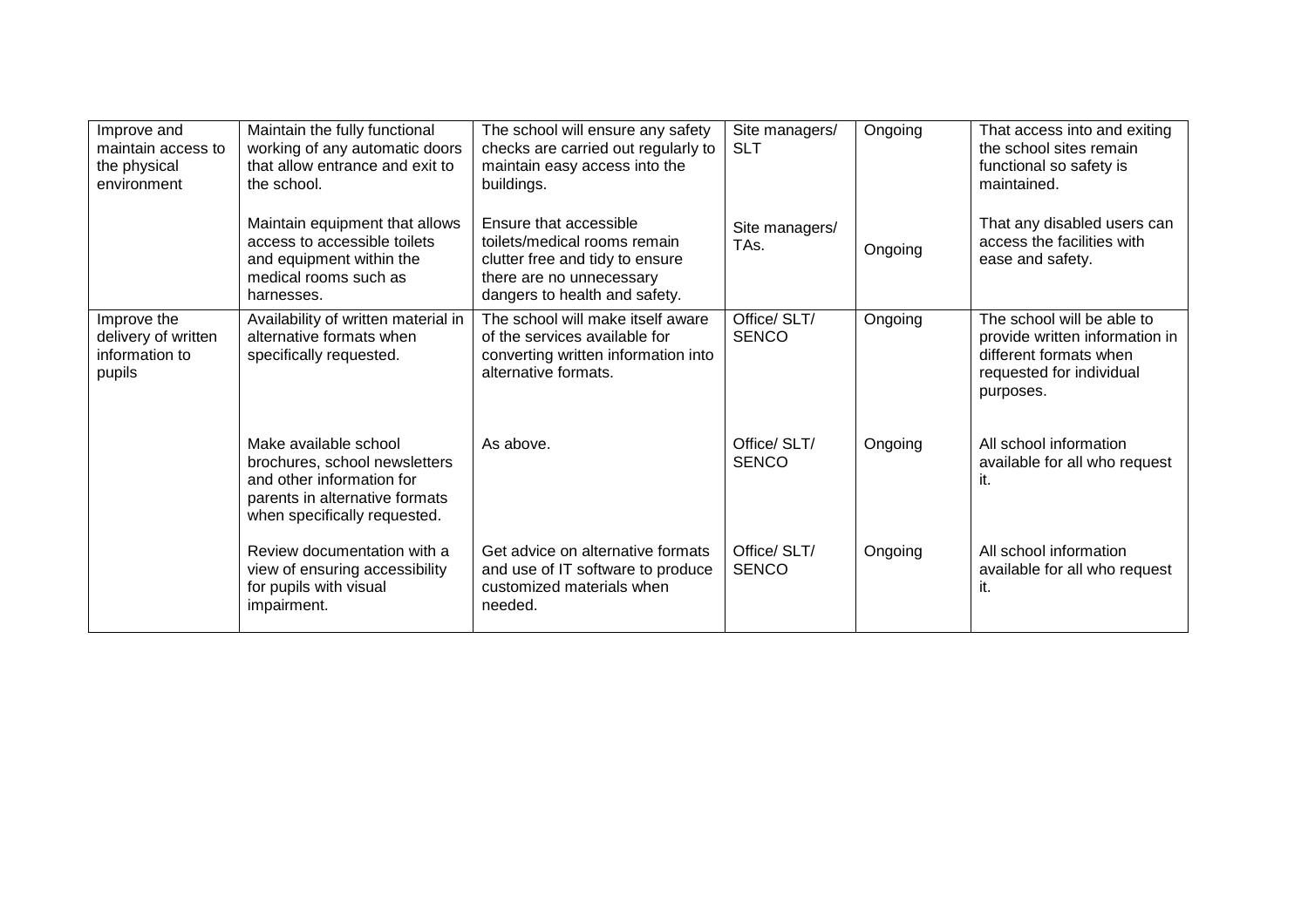## **Section 3: Access audit – Scotland Road Campus**

| <b>Feature</b>       | <b>Description</b>                                                                                                                                                            | <b>Actions to be taken</b>                                                                                                                                          | <b>Person</b><br>responsible          | Date to<br>complete<br>actions by |
|----------------------|-------------------------------------------------------------------------------------------------------------------------------------------------------------------------------|---------------------------------------------------------------------------------------------------------------------------------------------------------------------|---------------------------------------|-----------------------------------|
| Number of<br>storeys | Single storey building.                                                                                                                                                       | None                                                                                                                                                                | <b>NA</b>                             | <b>NA</b>                         |
| Corridor<br>access   | Wide corridors with double doors that can be held<br>open magnetically to allow wheelchair access.                                                                            | Ensure corridors remain clutter free and<br>safe for all users.                                                                                                     | All staff                             | Ongoing                           |
| Lifts                | <b>NA</b>                                                                                                                                                                     | <b>NA</b>                                                                                                                                                           | <b>NA</b>                             | <b>NA</b>                         |
| Parking bays         | Blue badge holders can park on the yellow lines<br>outside of school, due to location there are not<br>designated parking bays.                                               | Continue to enforce expectations that<br>parents/carers without a blue badge do<br>not park on yellow lines outside school.                                         | Site manager                          | Ongoing                           |
| Entrances            | Single entrance to reception, 4 further entrances:<br>EYFS, KS1, Year 3/4 and Year 5/6, all double door<br>entrances on level ground. Except EYFS door<br>none are automatic. | Continue to ensure entrances are<br>accessible and are not blocked.                                                                                                 | All staff                             | Ongoing                           |
| Ramps                | Ramp into the EYFS unit with an automatic<br>opening door.                                                                                                                    | Ensure ramps are clear, especially from<br>push chairs entering EYFS.                                                                                               | <b>EYFS</b> staff and<br>site manager | Ongoing                           |
| <b>Toilets</b>       | 2 accessible toilets.                                                                                                                                                         | Maintain cleanliness and accessibility to<br>the toilets.                                                                                                           | Site manager                          | Ongoing                           |
| Reception area       | Glass fronted, low desk which is accessible to<br>wheelchair users. Small space between main<br>entrance door from outside and door into school.                              | Office staff to ensure that parents/carers<br>and members of the public do no<br>congregate in the area between the two<br>entrance doors so access is always free. | All staff                             | Ongoing                           |
| Internal<br>signage  | Signage shows where toilets are and exits.                                                                                                                                    | Ensure these remain clear, unobstructed<br>and accurate.                                                                                                            | Site manager<br><b>SLT</b>            | Ongoing                           |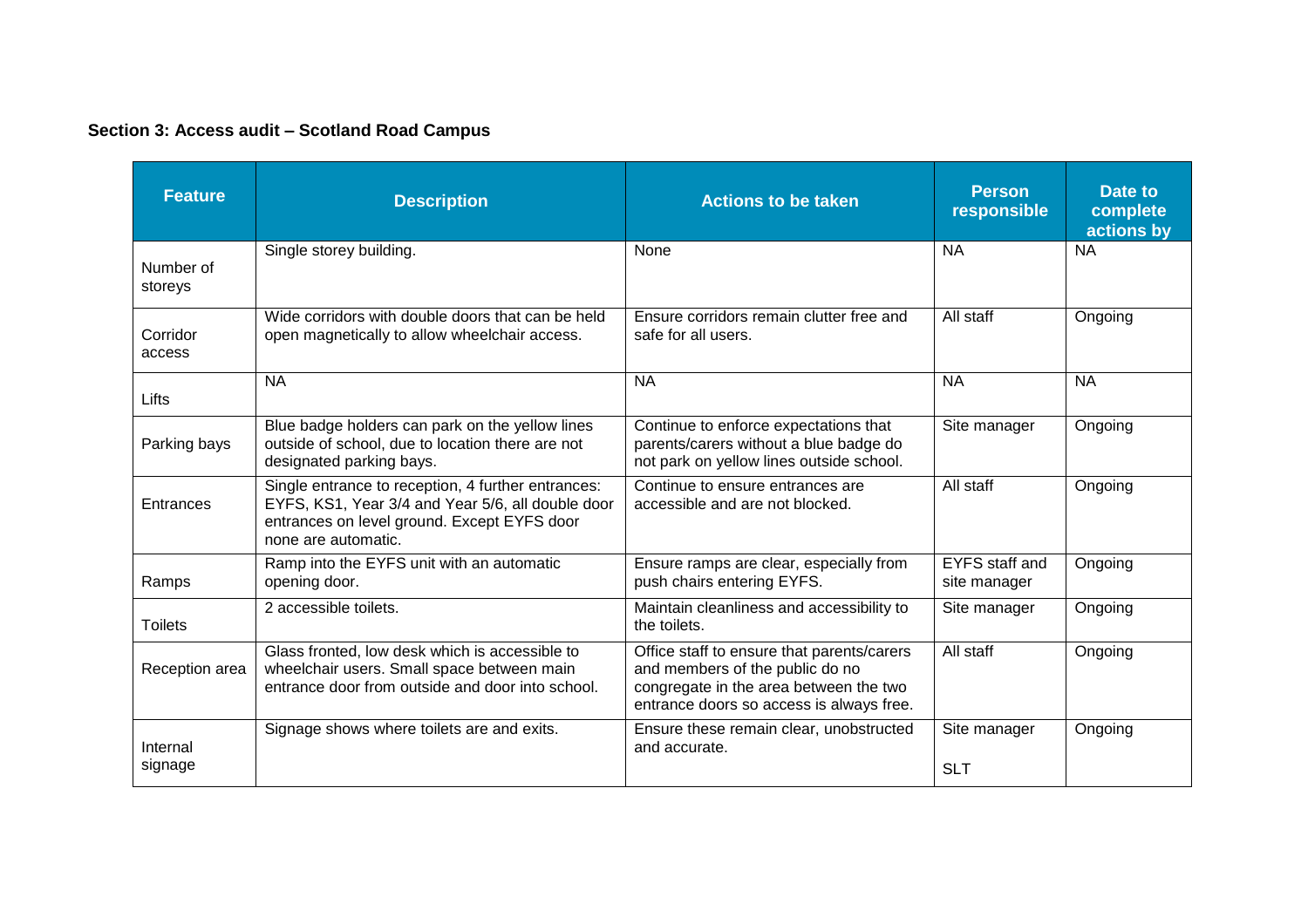|               | Escape roots are signed and classes have an        | Continue with regular fire alarm tests to | All staff | Ongoing. |
|---------------|----------------------------------------------------|-------------------------------------------|-----------|----------|
| Emergency     | allocated space to move to and line up. There is a | ensure escape routes remain suitable and  |           |          |
| escape routes | fire plan/map which is regularly shared and        | accessible for all.                       |           |          |
|               | updated if any changes to the building happen.     |                                           |           |          |
|               | Roots are marked with overhead signs.              |                                           |           |          |